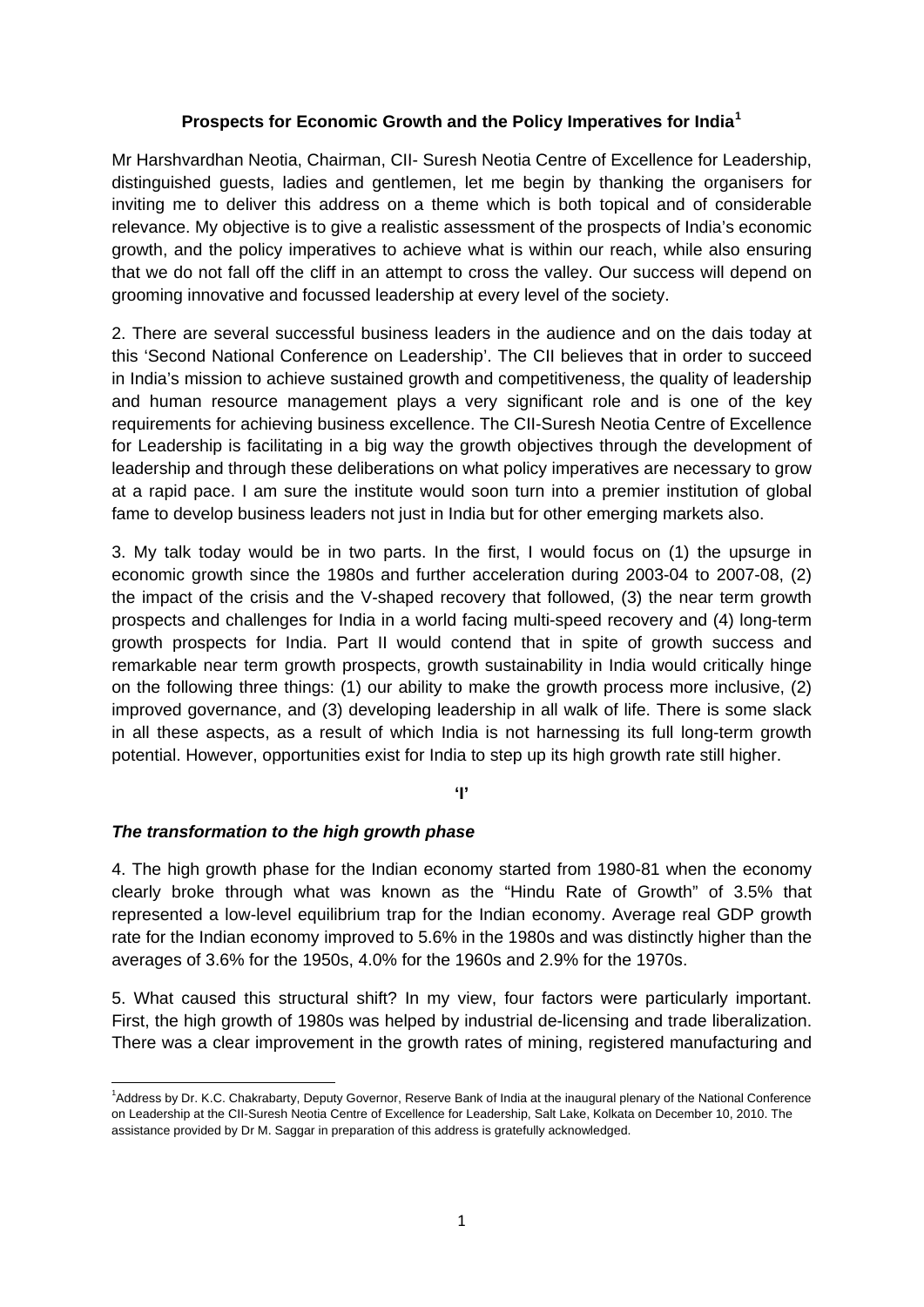electricity during this period. Second, high fiscal deficits fuelled faster growth, but fiscal deterioration spilled over to twin gaps and on the back of the Gulf crisis, precipitated the balance of payments crisis of the 1991. Gross fiscal deficit (GFD) averaged 6.7% of GDP in the 1980s, compared with just 3.8% in the 1970s. This also resulted in increased monetization of the deficit with net RBI credit to the Centre increasing to 2.1% of the GDP from just 1% in the 1970s thus impinging on the monetary policy efficacy. Third, the saving and investment rates in the economy picked up since the second half of 1970s, laying the foundation for the higher growth in the 1980s. Gross domestic saving rate had improved to 21.2% in 1978-79 from 15.7% in 1974-75, led by improvement in household's financial rate that increased to 6% from 3% over the same period. Correspondingly, the gross investment rate improved to 21.3% from 16.5%. However, saving rate and investment rates stagnated in the 1980s till 1986-87, especially as public sector savings deteriorated after 1982-83. Fourth, structural transformation gathered pace during that decade, with services like trade, hotels and restaurants, transport, communications moving up to a 6% p.a. growth trajectory, real estate surpassing 7% growth and banking and insurance growing at an astounding 10.6%. As a result, in a clear break from the past, non-agricultural sector that was generally growing in 4-5.5% range, recorded a 7.1% growth in the latter half the 1980s.

6. The high growth phase that started in the 1980s has now lasted for three decades, with the pace of the 1980s being maintained in the 1990s before it accelerated further in the next decade. The average growth rate in the 1990s at 5.7% was statistically not different from that in the 1980s, but qualitatively it was better because efforts were made to reign in fiscal gaps. The GFD/GDP ratio averaged lower at 5.9% in the 1990s. The current account of the balance of payment also showed a remarkable improvement and the period was marked by India starting to reap the gains from globalization. Yet, the industrial growth disappointed during this period and averaged 5.7% in this period; lower than the 6.4% recorded in the preceding decade, as the mining, registered manufacturing and electricity growth decelerated. The growth in the 1990s was mainly driven by the services sector that grew at 7.1% p.a., with impressive activity in most services segments with the exception of storage.

7. Growth trajectory shifted still higher in the decade 2000-01 to 2009-10. Real GDP growth averaged 7.3% catapulting the Indian economy to the status of the second fastest growing economy amongst the G-20 members. Industrial growth recovered and averaged 6.8% during this decade. Registered manufacturing grew at 8.7%, though electricity decelerated. Services sector posted a growth of 8.0%, with communication sector stealing the show with an annual average growth of 25.3%, banking and insurance growing at 10.8%, construction at 9.2% and hotels and restaurants at 9.1%. High services growth has further changed the structure of the economy. Including construction, the services sector now accounting for almost 65% of the GDP, compared with just about 34% at the start of the planning era. The share of industry has about doubled to 20% from 11% over these six decades, while share of agriculture and allied activities has fallen to about 15% from 55%.

## *The impact of the crisis & the V-shaped recovery*

8. For three years 2005-06 to 2007-08, the Indian economy grew at an astonishing pace of 9.5% before the global financial crisis caused a global downturn. It could not and did not leave India alone or decoupled. Notwithstanding the coupling and decoupling theorists, it was obvious that with India had substantially globalized. Its trade in goods and services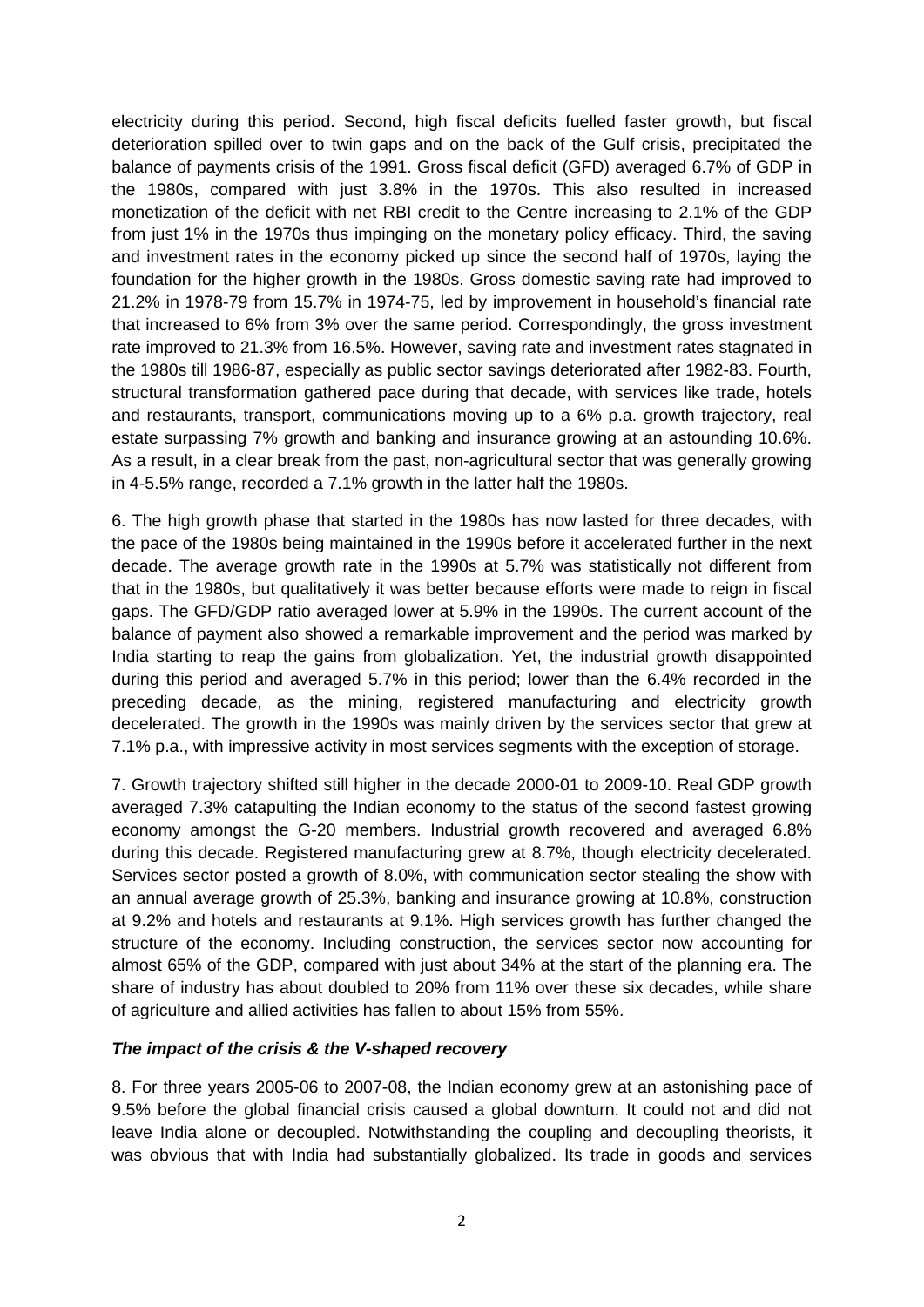accounted for 48% of its GDP and the economy substantially depended on large capital inflows to sustain its high growth the spillover from the global financial crisis was inevitable.

9. Inherent resilience arising from India's large domestic demand, a stable financial system, high domestic saving rate, prudent monetary policy and fiscal improvement that followed the FRBM Act, 2003 along with the unprecedented counter-cyclical fiscal and monetary policies helped India cope with the global crisis better than most others. The economy decelerated over the next two years but still grew at 6.7% in 2008-09 and 7.4% in 2009-10. This was in spite the fact that that a cyclical correction in industrial growth had already begun at the start of 2008-09 even before the Lehman struck the financial markets.

10. Monetary policy reaction was nimble and sizeable during this period. The repo rate was lowered by 425 bps to 4.75% from 9%. The reverse repo rate was cut by 275 bps to 3.25% from 6%. The CRR was slashed by 400 bps to 5% from 9%. SLR was lowered to 24% from 25% for the first time in 11-years. Large liquidity was imparted through MSS unwinding, open market operations, standing facilities and some unconventional liquidity support measures. All this action was taken within a space of 7-months. The moves were coordinated with those in fiscal space that included large tax cuts and an expenditure stimulus. This portrayed a rare exemplary monetary-fiscal coordination that enabled the economy not only to limit the downturn, but also assay a V-shaped recovery.

11. Industrial growth bounced back since June 2009 and had moved back to a double-digit trajectory by August 2010. The recovery soon spilled over to the services sector, though the economy faced a newer shock from the monsoon failure. The resilience of the Indian economy was still evident as higher rural incomes and greater diversification in rural activity helped agriculture to record a positive 1.2% growth in a year of one of the severest droughts. On back of breezy industrial growth and resumed services sector buoyancy, the output gap had completely closed by Q4 of 2009-10, thus completing the V-shaped recovery.

## *The near term growth prospects and the challenges*

12. India has now posted an 8.9% growth in each of the first two quarters of the current fiscal year. Purely on the statistical estimates of potential growth, this may appear to be the case of growth surpassing the potential. However, it is important to understand that the growth trajectory has been pushed high on a low base. With these favourable base effects waning away, it may in the short-run be difficult to step up growth without overheating the economy. The near term growth prospects remain very encouraging even if we see slight adjustment in growth numbers ahead arising from unfavourable base effects. We are beginning to see capacity pressures emerge in select industries. It is important to manage both demand and supply conditions and see investment response kick in while maintaining price stability.

13. Adjusted for base effects, at the moment the economy neither appears to be overheated, nor appear to face a slack. The inflation is above comfortable level but is trending down. The risks to growth remain on either side. On the one hand, the new spell of quantitative easing by some advanced economies has increased the uncertainty about future output and inflation gaps and is risking new short term asset price bubbles. On the other hand, the central banks in the advanced economies are trying to boost short term inflation expectations, but are risking un-anchoring of long-term inflation expectations. We need to be watchful in this uncertain environment and if needed, take speedy corrective responses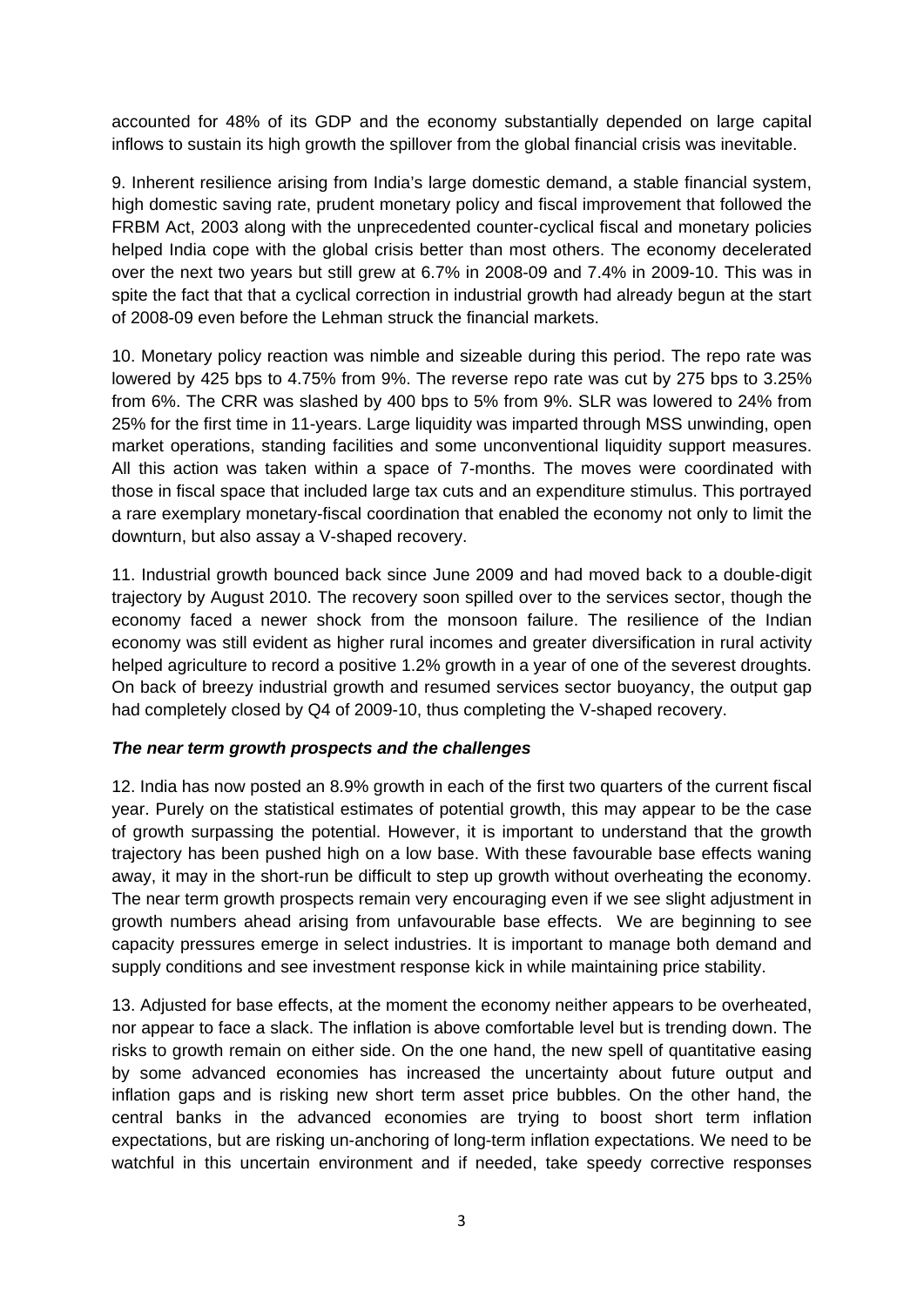ahead. However, the direction of change and the relative weights in reaction function that it may be required ahead remains unclear at the moment. The level of capital flows in recent period has been in line with our absorptive capacity, but the potential volatility has to be borne in mind by policy-makers as well as private agents in planning their risk management. It is not without significance that in a world where global imbalances and currency battles have again come to fore, India has managed the impossible trinity without any significant interventions and capital controls. This in many ways reflects a new maturity level for the Indian economy that augurs well for its growth prospects.

# *The long-term growth prospects*

14. India's long-term growth prospects remain encouraging but with a larger uncertainty band ahead. With capital stock growing at about 8-9% p.a, working force growing at about 1.9% p.a. and total factor productivity growth exceeding 3% p.a., India can grow at 8% or more. Conventional time series methods based on past data suggest a potential growth rate of 7.5-8% for the Indian economy. However, the issue is how India can move to a 10% growth trajectory ahead. We may think it is difficult to do so in the short-term but we must also realize that for the long-term sustenance of the society, we need to grow by 10% for the next 20 years. The issue is not whether we can or cannot, but what we all must collectively do to ensure that it happens. We also have to see that this growth is inclusive and joboriented otherwise it will not be sustainable. Only then would we be able to meet the rising aspirations of the newer generation. We are at an ever greater risk of social cohesion collapsing should the growth fall from here. Herein lay the challenges for our leadership in various walks of life. Herein lay the policy imperatives that are needed to deliver this tough goal.

15. India has demographic dividends to support its growth ambitions. The share of working age population of 20-59 years may rise from 49% in 2000 to 55% in 2025 and stay still high at 53% by 2050. India's old age dependency may be just 12% in 2025. This is in stark contrast to the ageing populations in many OECD countries, where dependency ratios are rising fast. In Japan the dependency ratio is set to rise from about 30% in 2005 to over 70% by 2050. Old age dependency ratios in EU countries are also rising fast. They are projected to go up from about 26% now to about 53% by 2050.

16. India's growth story also has potential to benefit from rapid urbanization. The share of urban population in total is also rising rather rapidly. It was below 20% in 1971, but has climbed to 29% by 2001 and is projected to rise to 37% by 2016. However, both demographic dividends and the urbanization can be a great promise or a potential nightmare for the future depending upon what we do. For example, over 20 million Indians can potentially join workforce every year, but we are creating job opportunities at a rate of roughly 7 million annually over the last three decades of high growth. We need to step up our focus on how to reap the best from the demographic dividends and rapid urbanization. This would require increased resource allocation and resource generation in activities like education, health, urban and rural infrastructure. It would require efforts to bridge energy demand-supply gaps, new investments in renewable energy and stepping up mineral exploration. We need to do more to remove factors that might constraint future growth.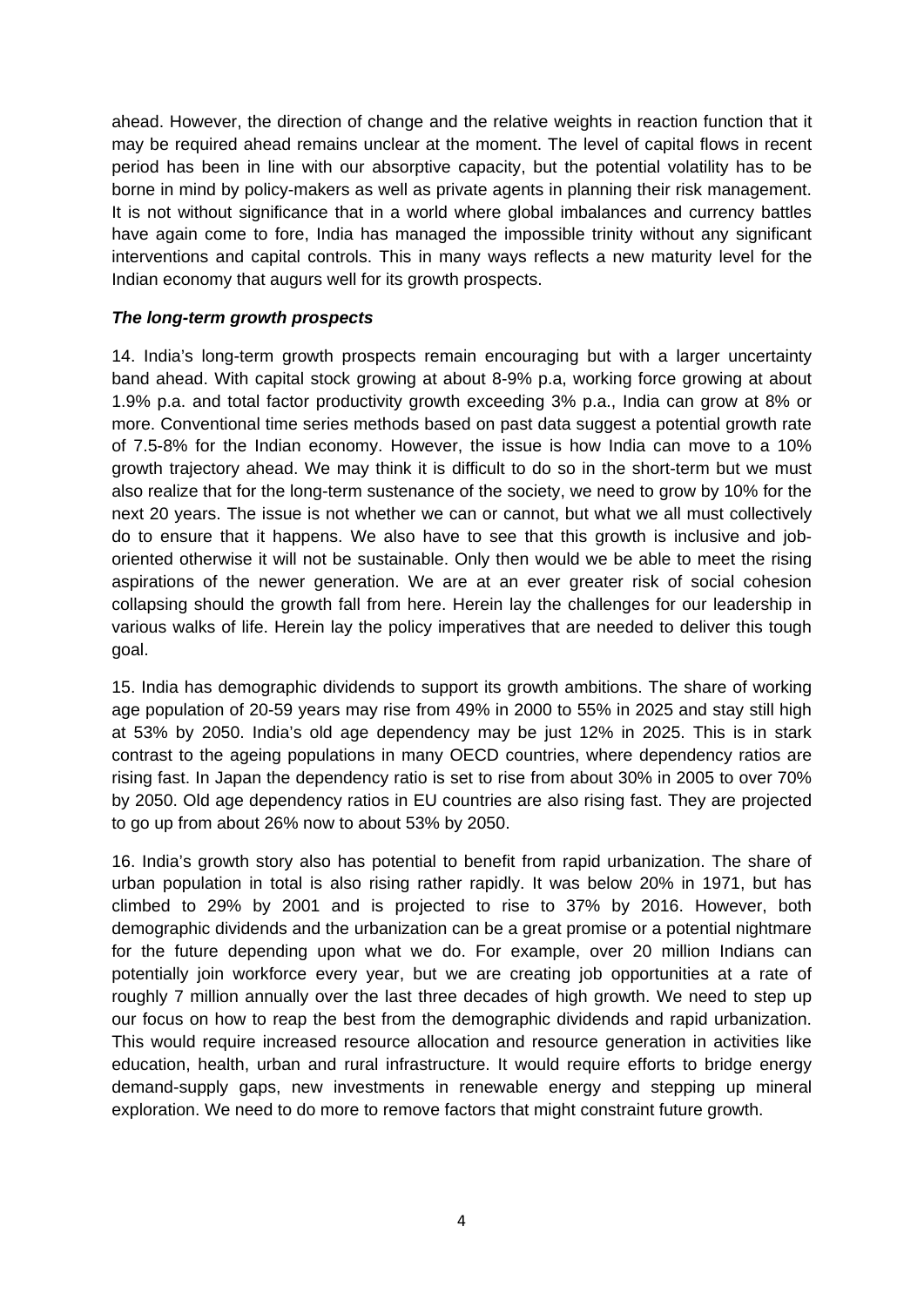What policy imperatives are needed to push the potential or macro-economically sustainable growth rate up? As I had mentioned, I would discuss three sets of policy imperatives.

### *Making growth process more inclusive*

17. India has been a remarkable growth story for the last decade all right. However, the growth process has not been very inclusive. There are several indicators that would leave us uncomfortable with the current growth process. According to the United Nation's Development Program (UNDP)'s Human Development Index (HDI), 2010, India was placed at a rank of 119 amongst 169 countries, which is clearly not in sync with India's economic strength. Almost all our competing emerging market economies including Malaysia, Russia China, Sri Lanka, Thailand, Philippines, Indonesia and Vietnam have better HDI rankings than us. India's relative position has not improved very much over the years, with a rank of 77 amongst 95 countries in 1980 and a rank of 95 amongst 118 countries in 1990. This may not be surprising once we consider that we spend only less than 3.5% of GDP on education, ranking 117<sup>th</sup> amongst 142 countries and comparing poorly with countries like Lesotho and Cuba that spend 14% of their GDP on education and Botswana that spends 10%. We spend just 1% of our GDP on public health services and rank a dismal 181 amongst 188 countries ranked in terms of HDI indicators. Small countries like Kiribati and Marshall islands spend 14% of GDP on this and Cuba spends 9%. Most OECD countries spend 6-9% of their GDP on public health services.

18. Rapid growth has made a dent on poverty, but perhaps not enough. Over a quarter of our population still lives below the poverty line. Based on National Sample Survey (NSS)'s  $61<sup>st</sup>$  Round, the poverty ratio was 27.5% in 2004-05, with 28.3% in case of rural areas and 25.7% in case of urban areas. However, these ratios compare well with those in 1993-94 which were 36.0% at All-India level, 37.3% in case of rural areas and 36% in case of urban areas. 42% of India's population earns less than US\$1.25 per day on PPP basis. According to some estimates, more than half of country's wealth is shared by only 10% of the population. However, India's income Gini coefficient is 36.8%, which compares favourably than most emerging markets. As per the latest round of NSS, the unemployment rate in 2007-08 was 8% on the current daily activity status. India's health and education statistics are disappointing even by the developing country status.

19. An inclusive growth process goes far behind income redistribution. It embraces a longterm growth framework with a view to ensure that segments of population do not get excluded from the growth dividends. The process goes far beyond poverty reduction strategy and to my mind is build on four pillars  $-$  (1) empowerment of the poor through provision of health, education and skill formation, (2) financial inclusion by improving the reach of institutional finance to the poor and (3) entitlement to food and nutrition and (4) asset creation, especially housing with water, electricity and sanitation so that poor gets shelter and is able to work therein or around and generate steady source of income to live a sustainable his livelihood.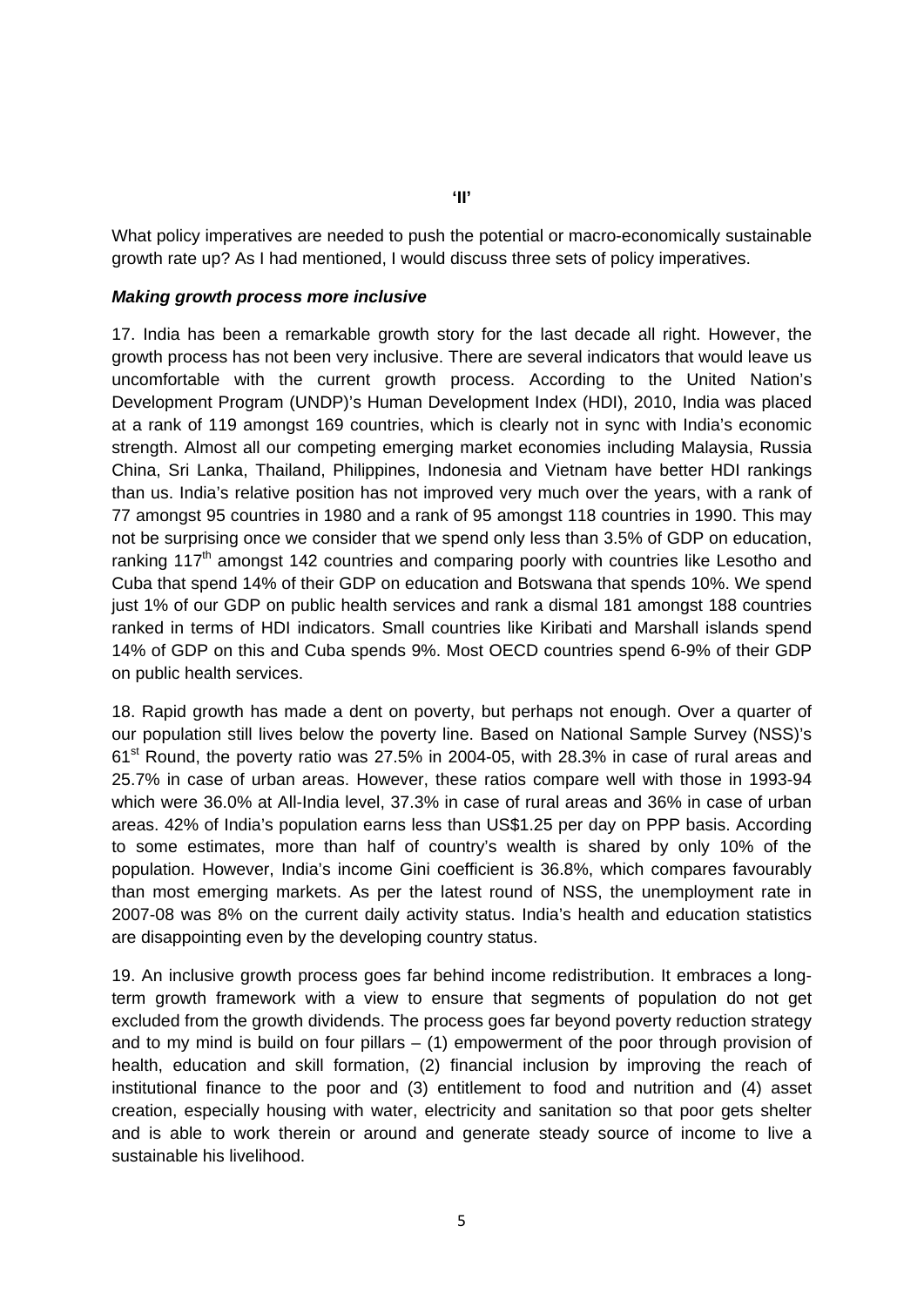20. I see financial inclusion holding the key to more inclusive growth. India's remarkable growth story cannot be sustained in absence of rapid strides in financial inclusion. The targets under priority sector lending, the banks' linkage to the Self Help Groups (SHGs), the introduction of Kissan Credit Cards (KCC), the regulatory nod to the Business Facilitators (BC)/ Business Correspondent (BC) model, the introduction of the no-frill accounts have been some of the several steps facilitated by the Reserve Bank to promote financial inclusion.

21. However, a lot more needs to be done. As many as 145 million households or about 43% of India's population still do not have access to banking. Regional disparities further compound the problem. The Report of the Committee on Financial Inclusion (Chairman: Dr. C. Rangarajan) states that about 95% of the farmer households in the North-East do not have access to formal finance. At an All-India level 49% the farmer households are indebted, though the level of their indebtedness to the formal sources is less at 27%. About 10% of the population has life insurance coverage. Over 90% of the villages still do not have bank branches. Banks are today working with micro-finance institutions in many parts of the country in their quest to reach out to those who have been excluded. However, the challenge remains gigantic and would need to be provided by the mainstream lending institutions.

22. Capital formation in agriculture has started to pick up again, though the mainstream lending institutions could do more to support this process. The gross capital formation in agriculture and allied activities has increased to Rs1,38,597 crore in 2008-09 from Rs78,848 crore in constant (2004-05) prices. This is 76% increase that betters the 51% increase in case of all industries. However, we still have missing growth in relation to the potential that the agriculture sector holds. India's yields compare poorly in relation to world standards. India's yield of foodgrains has improved only marginally over last 10 years to 1798 kgs/ hectare in 2009-10 from 1704 kgs/hectare in 1999-2000 and compares poorly with global average of 4168 kgs/ hectare. The yield of paddy in Egypt is as high as 9731 kgs/ hectare and the yield of wheat in UK is 8281 kgs/ hectare. While the yields have a lot to endowments, they are also a function of our technology, investments and institutional arrangements. Not all the yield gap is explained by different initial endowments. One needs a better understanding of the reasons why foodgrains yield in U.P is 56% of that of Punjab or in case of Bihar it is just 42%. In Maharashtra it is just 24% that of Punjab. Agri business leadership need to partner state interventions in stepping up productivity keeping in view regional conditions. Only then can we generate the supply response to push agricultural growth up.

## *Improved Governance leading to better delivery model*

23. Over the last decade, growth theorists and development experts have realized that governance goes a long way in explaining growth. Good governance refers to good order and workable arrangements that cover a wide array of institutional arrangements including regulatory and legal framework which are a must to ensure a cost-effective delivery model for the entire range of products and services. In India, we have created many institutions in this direction over the last two decades. However, we do not still compare well in terms of governance indicators. In terms of the World Bank governance indicators developed by Kaufman, Kraay and Mastruzzi, India ranked at about 46th percentile in 2009 based on a range of indicators that are considered, implying that more than half of the 210 countries studied score better on governance. Our governance deficit can be reduced through faster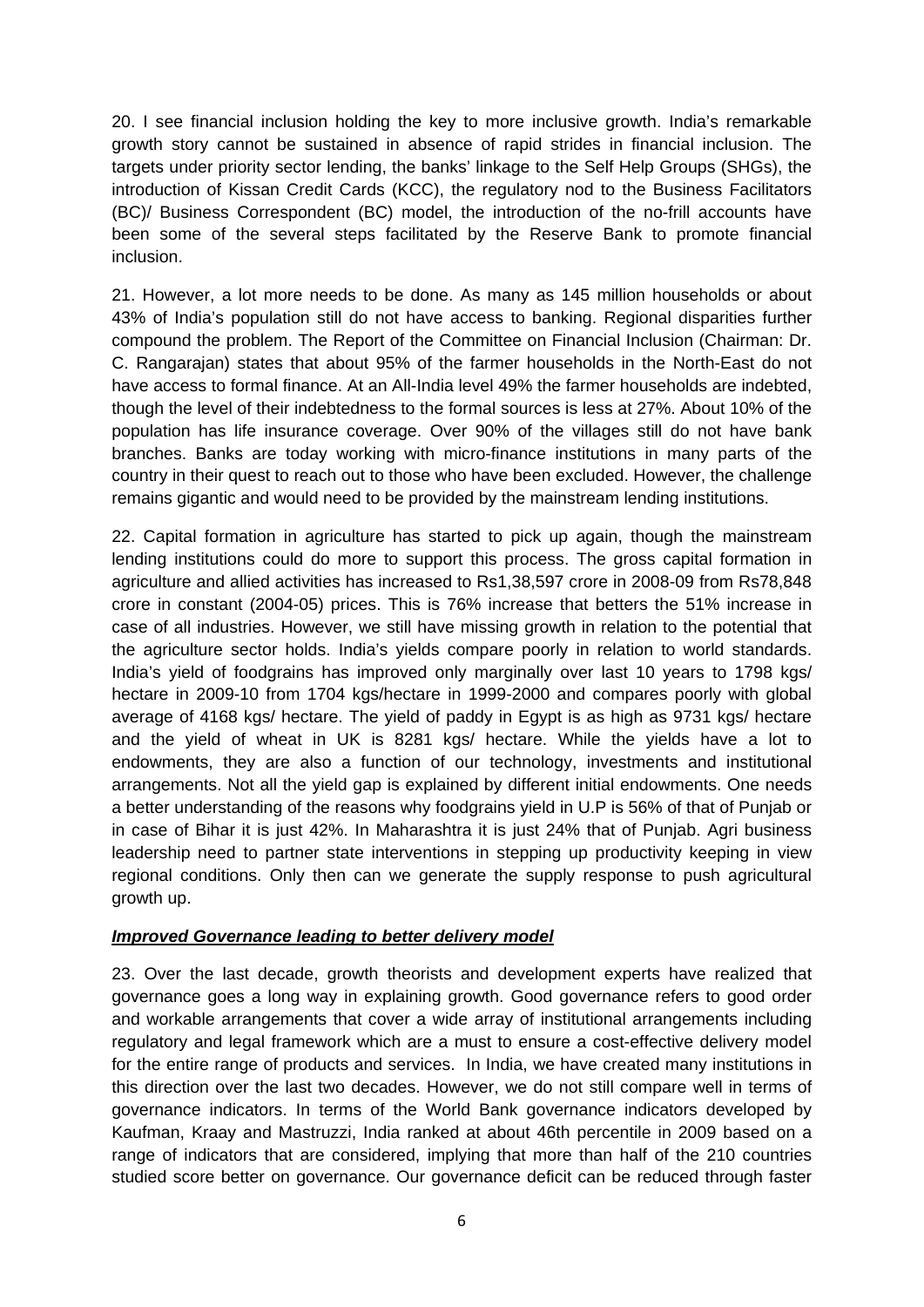decision-making and speedier implementation of all types of projects we engage in; be it safety nets, social infrastructure, road, other transportation or power or telecom projects.

24. Striking a fruitful public-private partnership holds the key to improved governance. On the one hand, the enabling environment for the business needs to improve further. On the other, the business leadership needs to focus more closely on investment project deliveries and bridge the wide chasm between planned investment and actual capital formation at the grass-root level. According to the World Bank database for 2009, it takes on an average 30 days to complete the procedures to legally start operating the business in India that puts it at a rank of 113 amongst 182 nations. In 29 countries it takes a week or less to start a business. New Zealand tops the chart as you can do so in just 1 day. In Australia it takes 2 days and in Singapore 3 days. Similarly, it takes in India 271 hours to prepare and pay taxes, ranking 114 amongst 182 nations. India scores even worse in bankruptcy resolution. On an average it takes 7 years in India to resolve insolvency through settlement of distressed assets through courts. On this score, India ranks 155 amongst 156 nations in the World Bank database, ahead only of Mauritania whereas in troubled Ireland it takes only 0.4 years and in 54 other countries it takes 2-years or less.

25. If each one of us, whether in public or private sector or as an individual works to capacity, the governance and delivery mechanisms would all improve. We have started to create marvel infrastructure, but it sometimes takes us more than a decade to complete an infrastructure project. There is no dearth of finance to fund infrastructure and experts from the infrastructure finance industry tells me that no commercially viable project that has the requisite clearances and the input availability is suffering because of lack of debt finance. There is no dearth of initiatives undertaken to step up infrastructure investments. The Viability Gap Funding (VGF), enhanced financing by infrastructure finance companies, takeout financing, model concession agreements, annuity based funding are few examples. What is required today is commitment for speedier implementation. We still have glaring gaps in infrastructure. We still have about 9% energy shortage. Large transmission and distribution losses, estimated at nearly 40% and absence of adequate competition impacts electricity industry. At least 7% output is lost due to electrical outages. As a result, India's per capita electricity consumption at 542 kWh is only 4% that of United States and 1.5% that of Iceland. Our infrastructure deficit is reducing at a slow pace and we need to accelerate implementation of our plans. A lot may have been achieved in terms of the Golden Quadrilateral project and NHDP Phase III, but the road deficit remains large in terms of the ambitious but needed target of creating 20 kms of road every day.

26. Business leadership with integrity and vision can make a difference to our Governance. There are several areas where governance can be improved. This range from safety net delivery to corporate governance in our most dynamic of the businesses. We can easily push up our growth by at least 1-percentage point by improving governance. We can improve a lot other economic parameters including the fiscal deficit also. What we need to aim at delivery mechanisms to speed up project implementation in all walks of life.

## *Providing Leadership*

27. While economists recognised that governance matters for growth, they have had little recognition for the role of leadership in the same. Leadership issues were left to the management experts. Yet, to my mind, leadership plays a vital role in growth and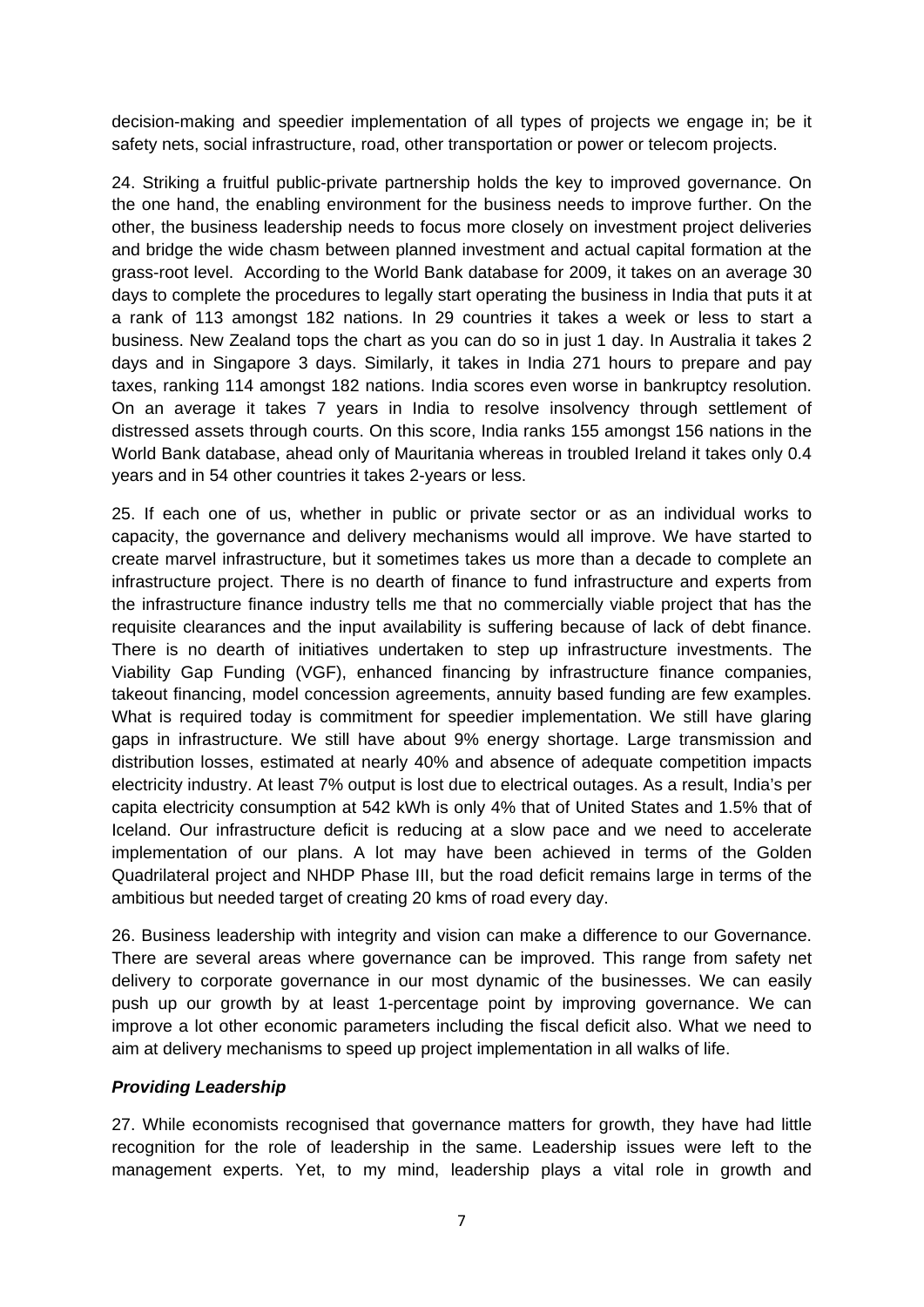development in a society. The right leadership can ensure a number of things that include inclusive growth, green growth, good governance, entrepreneurship, economic stability, peace, social cohesion. All of these ultimately act with force multipliers to deliver not just high growth, but economic transformation. What we need is good political leadership, corporate leadership, managerial leadership and social leadership. In all these walks we need leaders who can transform their workspace. Without leadership, we may grow at an inertial pace for some time but drift eventually.

28. Take the simple case of provision of education services. Our Prime Minister, Dr. Manmohan Singh, has recognised the centrality of literacy in our growth and development strategy and asked how in this 'knowledge century' a third of our people have remained illiterate. We also have the dubious distinction that a third of the illiterates across globe reside in India. There are enough leaders in this country inside and outside the corporate world who can join and own up national literacy as a mission, taking up the challenge of removing illiteracy through social responsibility.

29. The quintessential Bengali genius Amartya Sen has highlighted the lack of access to basic education as a prime cause for underdevelopment. In my view, it is pity that we could not still implement the Article 45 of our Constitution that required us to provide free and compulsory education till the age of 14 within the first 10 year of our becoming a Republic. This is in the land of Raja Rammohan Roy, Swami Vivekanand, Sir Syed Ahmed Khan, Maharishi Mahesh Yogi and Sarvpalli Radhakrishna. Have we lost leadership now in our quest for greed, bonuses and bureaucratic power? Can we not have innovative solutions that provide a reasonable economic basis for providing basic education to all, while creating more institutions of excellence in different streams of education?

30. Presently, the country has over 300 million adult illiterates. The drop-out rates at primary and elementary education level are falling supported by the Sarva Siksha Abhiyan and the Mid-Day Meal schemes, but still remain above 25% and 40%, respectively. Today almost all rural habitations are served with at least one primary school. However, over 40% of our primary schools still do not have toilets or boundary walls. The quality of education right from the primary to the higher education stage leaves lot to be desired. The business leadership needs to step in and the public policy needs to create a workable space for private sector to invest in education. Such investment needs to flow in not only in profitable IB schools, but in bridging the gap illiteracy and in technical and skill education.

31. If India was to truly emerge as the world's leading knowledge economy, the business leadership needs to partner in technical education and skill development. If labour supply is augmented through vocational education and training, the biggest gainers would be business leaders themselves. Industrial Training Institutes (ITIs) can no longer be the preserve of Governments. These need to come up in PPP mode. Of nearly 7 million or more that enter into workforce each year, ITIs are able to supply less than 10% of it. The total number of IT and BPO professional employed in India are rising by nearly 0.2 million per annum currently. We do not have enough supply of trainers. So the leadership needs to grapple with how best to create more IITs as well as more ITIs at the same time.

32. Business leadership should also look inwards. In an era, where the business leadership frequently looks to banks for debt restructuring, history throws up many examples when corporate leadership can innovatively work out solutions on its own. Take the case of the US